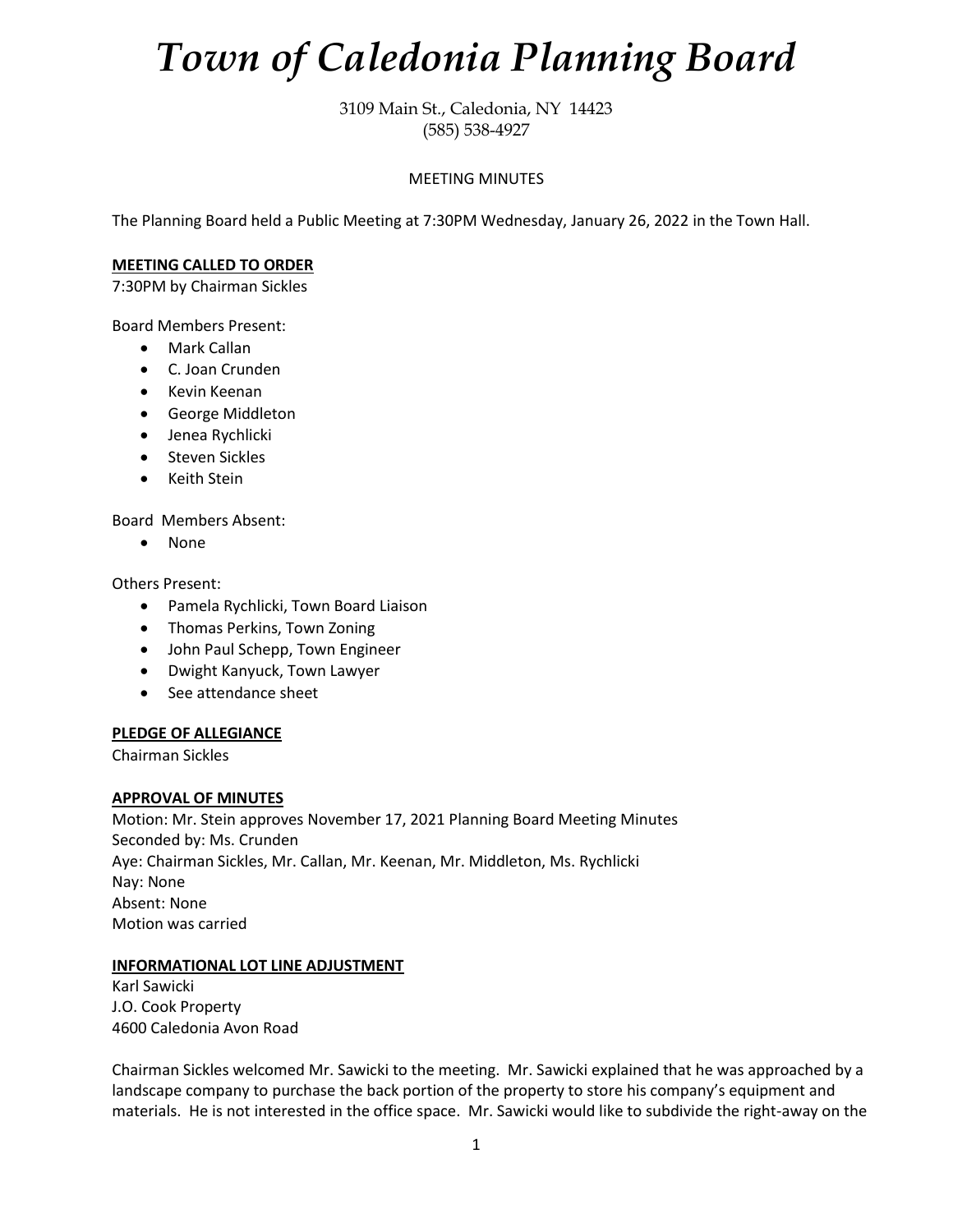west side of the property which goes behind Rhodes Automotive. Mr. Sawicki provided an old survey map where he drew the proposed lot line adjustment. The board reviewed the map and discussed.

- No gas or water involved with this proposed lot-line adjustment
- Metal storage building on the property (appox. 2000 sq.ft) that may pose issues with setback requirements.
- Mr. Perkins provided Chapter 130. Zoning requirements from the Town's Code. Due to these requirements, a conversation will need to be started with the Town Attorney, Peter Skivington and this may possibly have to be referred to the Zoning Board of Appeals. Chairman Sickles will contact Mr. Skivington and follow-up with Mr. Sawicki.

## **PRELIINARY – SITE PLAN REVIEW**

James Bedrin, Dimension Energy Bryan Bayer, C&S Companies CRC- Caledonia Solar-Site Tax Map #2.1-11.11, 2.-1-11.13, and 7-7-1-59.1 27773 Caledonia LeRoy Road

Chairman Sickles welcomed Mr. Bedrin to the meeting. Mr. Bedrin last presented to the board in July as a preapplication meeting to begin discussions of the project. He has formally submitted the CRC – Caledonia Solar-Site application to us and the Village of Caledonia, as the project is partially on Village property as well.

Mr. Bedrin and Mr. Bayer gave a project overview-

- Approximately 80% of the project is in the Town with approximately 20% located in the Village
- Scheduled to present to the Village Planning Board on 2/16/22 the same application has been submitted to them
- This project crosses three parcels and is zone light industrial
- The panels are fixed tilt panels with a twenty-degree angle facing south
	- o Ms. Crunden asked for more details on the panels
		- Producer and materials data sheets please provide
- Panel Recycling will be completed offsite outside of Caledonia
- There will not be any battery storage on the site
- Mr. Bedrin has asked the Planning Board to consider reducing the setback requirements due to the natural buffer along Caledonia LeRoy Road
	- $\circ$  Mr. Kanyuck explained that the Planning Board does have this ability due to the natural buffer, but the code states not on a state highway and would require a variance to be approved.
	- $\circ$  The entire natural buffer that is being discussed is also not owned by CRC-Caledonia Solar. The board emphasized that you cannot control what you do not own and in the future that buffer could change.
- Project has an interconnection agreement with National Grid. Will include with next meeting materials.
- There is no wetland delineation
	- $\circ$  Matt Cole spoke stated saying there has not been an issue with any water running through the property. They built a retention pond which manages the water well. The proposed solar site does not have any issues with water flowing through.
- Operations and Maintenance Agreement and Decommissioning Agreement were provided, please review
- Mr. Kanyuck encouraged the applicant to check the written town law to ensure the application completes all the requirements.
- Mr. Bedrin asked if the planning board would consider a landscaping waiver. Mr. Kanyuck asked for that to be added to the application as it is not currently stated.
- Mr. Schepp discussed the following